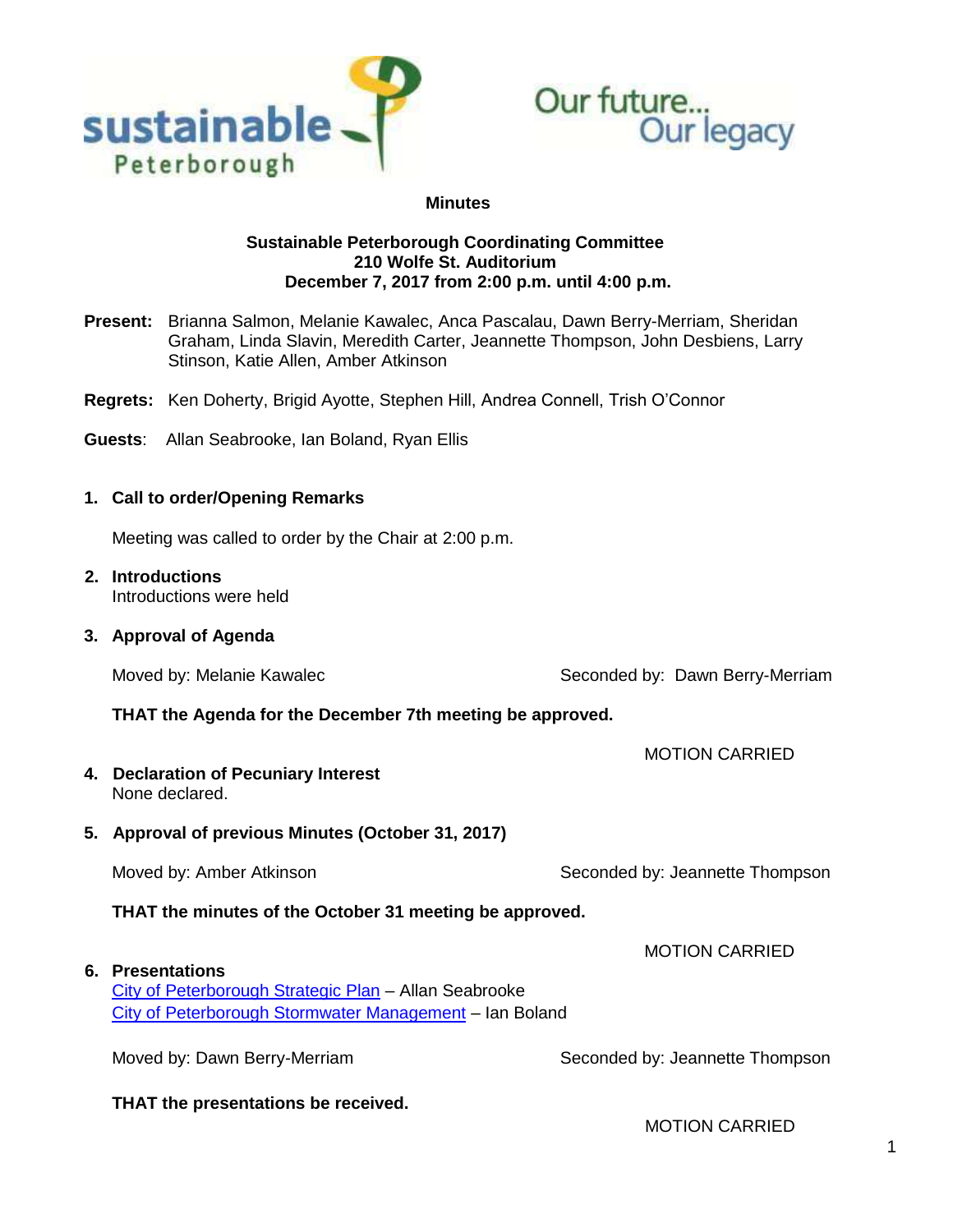# **7. Administration**

Staff Report – [Anca Pascalau](https://sustainablepeterborough.ca/wp-content/uploads/2017/12/Staff-Report-Dec-7.pdf)

[2017 Financial Statement to date and 2018 draft budget –](https://sustainablepeterborough.ca/wp-content/uploads/2017/12/2017-Financial-Statement-to-December-1-and-2018-Draft-Budget.pdf) Anca Pascalau

## **THAT the 2018 budget be approved**

Moved by: Jeannette Thompson Seconded by: Larry Stinson

MOTION CARRIED

#### [Staff Report–](https://sustainablepeterborough.ca/wp-content/uploads/2017/12/December-2017-PD-Update.pdf) Katie Allen

Performance Indicators and Metrics Project - Larry Stinson - the group hasn't met since our last SP CC meeting, meeting to take place early in the New Year.

#### 2018 SP CC Draft Terms of Reference – Melanie Kawalec

The committee recommended extending the committee's term to 3 years, however the governance subcommittee decided on a 2 year term for the committee as well as Chair and Vice-Chair. The governance subcommittee further recommends that the TOR specify that at least one of the Chair or Vice-Chair roles be a municipal representative. They also recommend that the Working Groups be formalized, use a similar template for their TOR and provide regular updates to the SP CC either via meeting minutes or a summary of each meeting. A further clarification was made to the composition of each, the Executive Subcommittee (made up of Chair, Vice-Chair, City of Peterborough Sustainability Manager, Past Chair, SP Coordinator) and the Governance Subcommittee (made up of Chair, Vice-Chair, City of Peterborough Sustainability Manager, Past Chair, PKED President & CEO). Melanie will integrate these edits into the TOR draft and bring back the document for final approval at our February meeting.

#### **THAT the administrative updates be received.**

Moved by: Linda Slavin Seconded by: Dawn Berry-Merriam

MOTION CARRIED

#### **8. Working Groups update**

Food and Farming – Dawn Berry-Merriam

The group put forward a [report and letter draft](https://sustainablepeterborough.ca/wp-content/uploads/2017/12/report-nov-30-farm-mark-letter.pdf) to the SP CC recommending that it is sent to the Saturday Farmers' Market from Sustainable Peterborough. The Coordinating Committee recommended that the letter be slightly softened and reframed so that it provide recommendations vs. direction, and that it be sent to all Farmers' Markets, that it illustrate best practices examples and share research and reports. The letter should also reflect that we volunteer to participate, engage, support, etc.

**THAT the letter be amended per recommendations from the SP CC, that it is sent out to all farmers' markets in the Greater Peterborough Area, that the letter be signed by the Chair of Sustainable Peterborough and the Co-Chairs of the Food and Farming Working Group, and that the SP CC delegate authority to the SP CC Chair to review and approve the amended letter.**

Moved by: Jeannette Thompson Seconded by: John Desbiens

MOTION CARRIED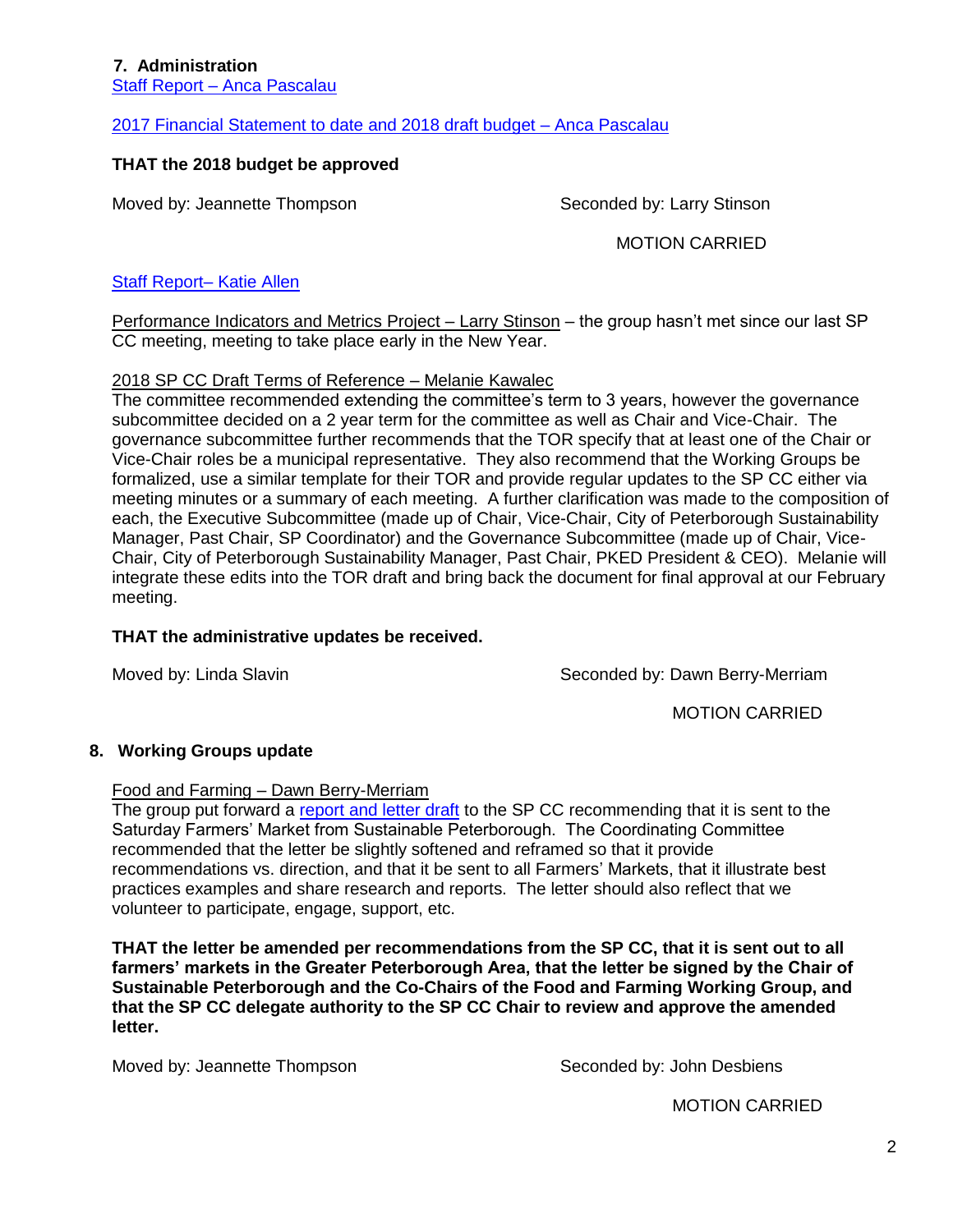A few committee members noted that SP should take a stronger stance on some of these important issues, even though our role is not intended to be an advocacy role. Perhaps this should be discussed during the Plan refresh.

### Climate Change – Melanie Kawalec

The group is meeting tomorrow

#### Climate Change Action Plan – Melanie Kawalec

Conducted a successful training session with municipalities, who shared examples of their best practices. A videographer was present. Perhaps we could shoot and issue 6 videos of best practices, what we're doing locally.

#### Healthy Kids Community Challenge – Larry Stinson

The wrap-up dinner was well attended. Planning has begun for the fourth theme, Power Off and Play.

#### Energy – Melanie Kawalec

CCAP is eligible for a fully funded Energy Manager through the IESO. This means that we can hire an individual, a consultant, or a contractor for one year through the IESO Energy Manager Incentive Program. The Energy Manager would receive a \$20,000 base salary paid through the incentive, plus commission based on the amount of energy savings that they can accomplish within the year, up to a maximum of \$150,000. Details are still being configured.

# Sustainable Peterborough Business Initiative – Anca Pascalau

The group, in partnership with the Construction Association, hosted a breakfast meeting on November 14<sup>th</sup>, an interactive session on high performance building trends, LEED certification process, waste diversion, incentive programs, and local examples of high performance building, as well as a high level introduction to the SPBI group. The meeting went well and was fairly well attended. The group is looking into revamping the TOR and membership. They are meeting in January to brainstorm SP partnership award nominations.

#### Water – Meredith Carter

Next meeting is taking place February 5, 2018, to set goals and objectives, hopefully some themes will emerge.

Maryam Monsef's Social, Cultural, Arts Development Committee – Larry Stinson (provided electronically prior to the meeting) The next meeting was cancelled and not yet rescheduled

## **THAT the Working Groups Updates be received**

Moved by: John Desbiens Seconded by: Amber Atkinson

MOTION CARRIED

# **11. Roundtable Update**

- Linda Slavin some articles are available online comparing Peterborough to Karlstadt; Linda wanted to stress the importance of indigenous knowledge and our connection to nature
- Melanie Kawalec passed around the City's waste management calendars; received FCM funding for County improvement initiative, coordinating relationship building between municipalities and First Nations (Hiawatha requested that Otonabee-South Monaghan and